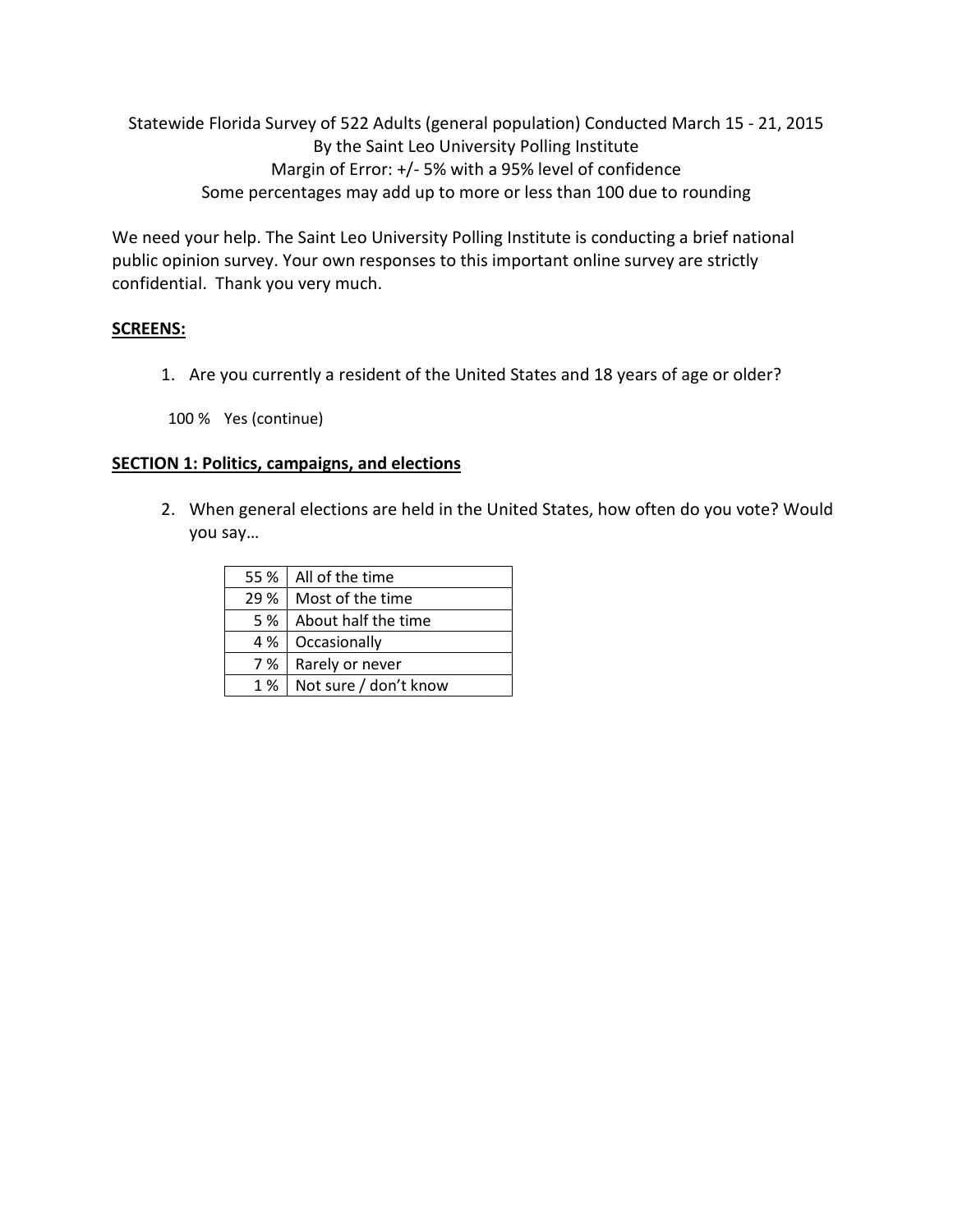*The following questions have an N of 433 and include only "likely voters," that is, those individuals who said they vote "all of the time" or "most of the time." The margin of error for these results is approximately 4.5 percent.*

3. How would you rate the job Barack Obama has been doing as President… do you strongly approve, somewhat approve, somewhat disapprove, or strongly disapprove of the job he's been doing?

| 22%  | Strongly approve      |
|------|-----------------------|
| 29 % | Somewhat approve      |
| 16 % | Somewhat disapprove   |
| 32%  | Strongly disapprove   |
| 1 %  | Not sure / don't know |

*Select crosstabs:*

|                       | R   |    |     | M   |     | 18-44 | 45-64 | $65+$ | H/L | Wht | <b>Blk</b> |
|-----------------------|-----|----|-----|-----|-----|-------|-------|-------|-----|-----|------------|
| Strongly approve      |     | 15 | 39  | 20  | 24  | 27    | 20    | 10    | 34  | 12  | 57         |
| Somewhat approve      | 13  | 27 | 44  | 26  | 31  | 33    | 29    | 12    | 29  | 28  | 33         |
| Somewhat disapprove   | 15  | 26 | 11  | 15  | 17  | 16    | 15    | 17    | 18  | 16  | 8          |
| Strongly disapprove   | 65  | 28 | 6   | 38  | 26  | 21    | 36    | 59    | 17  | 42  | າ          |
| Not sure / don't know | 0   | 3  |     | <1  | າ   |       |       | າ     | າ   |     | 0          |
| Subgroup size (N)     | 151 | 99 | 179 | 224 | 209 | 201   | 174   | 58    | 85  | 283 | 51         |

4. What do you think is the most important issue facing the country today? (ROTATE)

|  |  | Select crosstabs: |  |
|--|--|-------------------|--|
|--|--|-------------------|--|

|          |                                            | R  |    | D              |
|----------|--------------------------------------------|----|----|----------------|
| 29 %     | Jobs and the economy                       | 24 | 31 | 33             |
| 19 %     | Government spending and the federal budget | 25 | 19 | 12             |
|          | deficit                                    |    |    |                |
| 15 %     | Homeland security and anti-terror policy   | 21 | 9  | 14             |
| 13 %     | Healthcare                                 | 11 | 11 | 15             |
| 7 %      | Immigration                                | 8  | 7  | 6              |
| 6 %      | Education                                  | 1  | 6  | 9              |
| 4 %      | Foreign affairs                            | 6  | 5  | $\overline{2}$ |
| 3%       | Gun control / Second Amendment rights      | 2  | 5  | 3              |
| 3 %      | Global climate change                      | 1  | 4  | 5              |
| $< 1 \%$ | Some other issue                           | 0  | 2  | 1              |
| 0%       | Energy policy                              | 0  | O  | 0              |
| < 1%     | Not sure / don't know                      | 0  |    | 2              |

| R              |                | D              |
|----------------|----------------|----------------|
| 24             | 31             | 33             |
| 25             | 19             | 12             |
| 21             | 9              | 14             |
| 11             | 11             | 15             |
| 8              | 7              | 6              |
| $\overline{1}$ | 6              | 9              |
| 6              | 5              | $\overline{2}$ |
| $\overline{2}$ | 5              | 3              |
| $\overline{1}$ | 4              | 5              |
| 0              | $\overline{2}$ | $\mathbf{1}$   |
| 0              | 0              | O              |
| Ō              | 0              | $\overline{2}$ |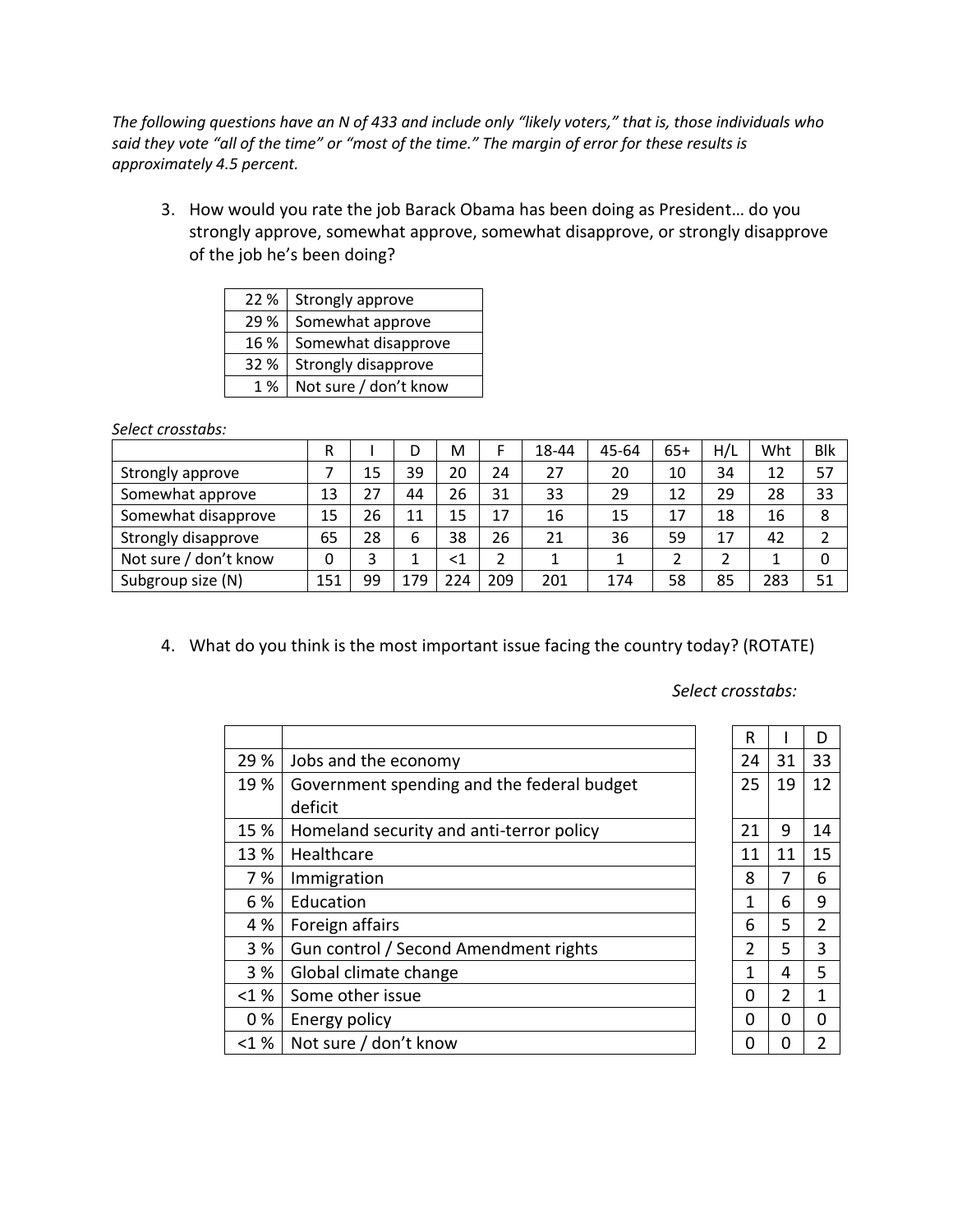Next, I'd like to get your overall opinion of some people in the news. Please indicate if you have a strongly favorable, somewhat favorable, somewhat unfavorable, or not at all favorable opinion of these people. If you haven't heard of them or don't know enough about them to have an opinion, just indicate so. (ROTATE)

| Favorable<br>Unfavorable<br>Favorable<br>Favorable<br>know/<br>heard<br>of<br>not sure<br>All Likely (N=433)<br>5.<br>$\mathbf{1}$<br><b>Former Secretary</b><br>26<br>24<br>13<br>34<br>2<br>All Likely Rs (N=155)<br>$\overline{7}$<br>of State Hillary<br>11<br>17<br>$\leq$ 1<br>0<br>66<br>All Likely Is (N=99)<br>Clinton<br>28<br>$\mathbf{1}$<br>20<br>14<br>34<br>$\overline{2}$<br>All Likely Ds (N=179)<br>34<br>5<br>$\overline{2}$<br>5<br>45<br>10<br>3<br>All Likely (N=433)<br>$\mathbf{1}$<br>31<br>Vice President<br>14<br>20<br>31<br>6.<br>All Likely Rs (N=155)<br>3<br>Joe Biden<br>22<br><1 | $\overline{2}$ |
|--------------------------------------------------------------------------------------------------------------------------------------------------------------------------------------------------------------------------------------------------------------------------------------------------------------------------------------------------------------------------------------------------------------------------------------------------------------------------------------------------------------------------------------------------------------------------------------------------------------------|----------------|
|                                                                                                                                                                                                                                                                                                                                                                                                                                                                                                                                                                                                                    |                |
|                                                                                                                                                                                                                                                                                                                                                                                                                                                                                                                                                                                                                    |                |
|                                                                                                                                                                                                                                                                                                                                                                                                                                                                                                                                                                                                                    |                |
|                                                                                                                                                                                                                                                                                                                                                                                                                                                                                                                                                                                                                    |                |
|                                                                                                                                                                                                                                                                                                                                                                                                                                                                                                                                                                                                                    |                |
|                                                                                                                                                                                                                                                                                                                                                                                                                                                                                                                                                                                                                    |                |
|                                                                                                                                                                                                                                                                                                                                                                                                                                                                                                                                                                                                                    |                |
| 13<br>59                                                                                                                                                                                                                                                                                                                                                                                                                                                                                                                                                                                                           |                |
| All Likely Is (N=99)<br>8<br>26<br>$\mathbf 1$<br>28<br>32<br>4                                                                                                                                                                                                                                                                                                                                                                                                                                                                                                                                                    |                |
| All Likely Ds (N=179)<br>27<br>$\overline{2}$<br>3<br>48<br>6<br>15                                                                                                                                                                                                                                                                                                                                                                                                                                                                                                                                                |                |
| All Likely (N=433)<br>Massachusetts<br>20<br>7 <sub>1</sub><br>10<br>24<br>16<br>15<br>16                                                                                                                                                                                                                                                                                                                                                                                                                                                                                                                          |                |
| All Likely Rs (N=155)<br>3<br>Senator Elizabeth<br>16<br>22<br>27<br>16<br>17                                                                                                                                                                                                                                                                                                                                                                                                                                                                                                                                      |                |
| All Likely Is (N=99)<br>$\overline{7}$<br>Warren<br>24<br>11<br>14<br>28<br>15                                                                                                                                                                                                                                                                                                                                                                                                                                                                                                                                     |                |
| All Likely Ds (N=179)<br>5<br>17<br>31<br>17<br>14<br>16                                                                                                                                                                                                                                                                                                                                                                                                                                                                                                                                                           |                |
| All Likely (N=433)<br>34<br>Kentucky Senator<br>11<br>18<br>17<br>10<br>8.<br>10                                                                                                                                                                                                                                                                                                                                                                                                                                                                                                                                   |                |
| All Likely Rs (N=155)<br>Rand Paul<br>5<br>19<br>49<br>9<br>5<br>12                                                                                                                                                                                                                                                                                                                                                                                                                                                                                                                                                |                |
| All Likely Is (N=99)<br>9<br>6<br>30<br>25<br>13<br>16                                                                                                                                                                                                                                                                                                                                                                                                                                                                                                                                                             |                |
| All Likely Ds (N=179)<br>$\overline{7}$<br>23<br>20<br>13<br>12<br>25                                                                                                                                                                                                                                                                                                                                                                                                                                                                                                                                              |                |
| All Likely (N=433)<br>29<br>23<br>6<br>9<br>9.<br>New Jersey<br>10<br>24                                                                                                                                                                                                                                                                                                                                                                                                                                                                                                                                           |                |
| All Likely Rs (N=155)<br>$\overline{7}$<br>Governor Chris<br>36<br>4<br>10<br>26<br>18                                                                                                                                                                                                                                                                                                                                                                                                                                                                                                                             |                |
| Christie<br>All Likely Is (N=99)<br>5<br>6<br>23<br>26<br>29<br>10                                                                                                                                                                                                                                                                                                                                                                                                                                                                                                                                                 |                |
| $\overline{7}$<br>All Likely Ds (N=179)<br>27<br>11<br>19<br>26<br>10                                                                                                                                                                                                                                                                                                                                                                                                                                                                                                                                              |                |
| All Likely (N=433)<br>3<br>10. Florida Senator<br>34<br>6<br>19<br>17<br>20                                                                                                                                                                                                                                                                                                                                                                                                                                                                                                                                        |                |
| All Likely Rs (N=155)<br>$\overline{2}$<br>Marco Rubio<br>32<br>9<br>5<br>$\overline{2}$<br>50                                                                                                                                                                                                                                                                                                                                                                                                                                                                                                                     |                |
| All Likely Is (N=99)<br>11<br>31<br>21<br>$\mathbf{1}$<br>9<br>26                                                                                                                                                                                                                                                                                                                                                                                                                                                                                                                                                  |                |
| All Likely Ds (N=179)<br>5<br>12<br>22<br>8<br>24<br>30                                                                                                                                                                                                                                                                                                                                                                                                                                                                                                                                                            |                |
| All Likely (N=433)<br>$\overline{2}$<br>13. Former Florida<br>32<br>5<br>21<br>19<br>21                                                                                                                                                                                                                                                                                                                                                                                                                                                                                                                            |                |
| All Likely Rs (N=155)<br>5<br>$\mathbf 0$<br>$\overline{2}$<br>Governor Jeb Bush<br>38<br>42<br>13                                                                                                                                                                                                                                                                                                                                                                                                                                                                                                                 |                |
| All Likely Is (N=99)<br>22<br>$\overline{2}$<br>11<br>6<br>41<br>17                                                                                                                                                                                                                                                                                                                                                                                                                                                                                                                                                |                |
| All Likely Ds (N=179)<br>3<br>15<br>17<br>6<br>25<br>34                                                                                                                                                                                                                                                                                                                                                                                                                                                                                                                                                            |                |
| All Likely (N=433)<br>14. Wisconsin<br>13<br>19<br>16<br>19<br>17<br>16                                                                                                                                                                                                                                                                                                                                                                                                                                                                                                                                            |                |
| All Likely Rs (N=155)<br>Governor Scott<br>24<br>29<br>13<br>$\overline{7}$<br>15<br>13                                                                                                                                                                                                                                                                                                                                                                                                                                                                                                                            |                |
| All Likely Is (N=99)<br>Walker<br>$\overline{7}$<br>11<br>20<br>16<br>24<br>21                                                                                                                                                                                                                                                                                                                                                                                                                                                                                                                                     |                |
| All Likely Ds (N=179)<br>8<br>15<br>17<br>23<br>20<br>17                                                                                                                                                                                                                                                                                                                                                                                                                                                                                                                                                           |                |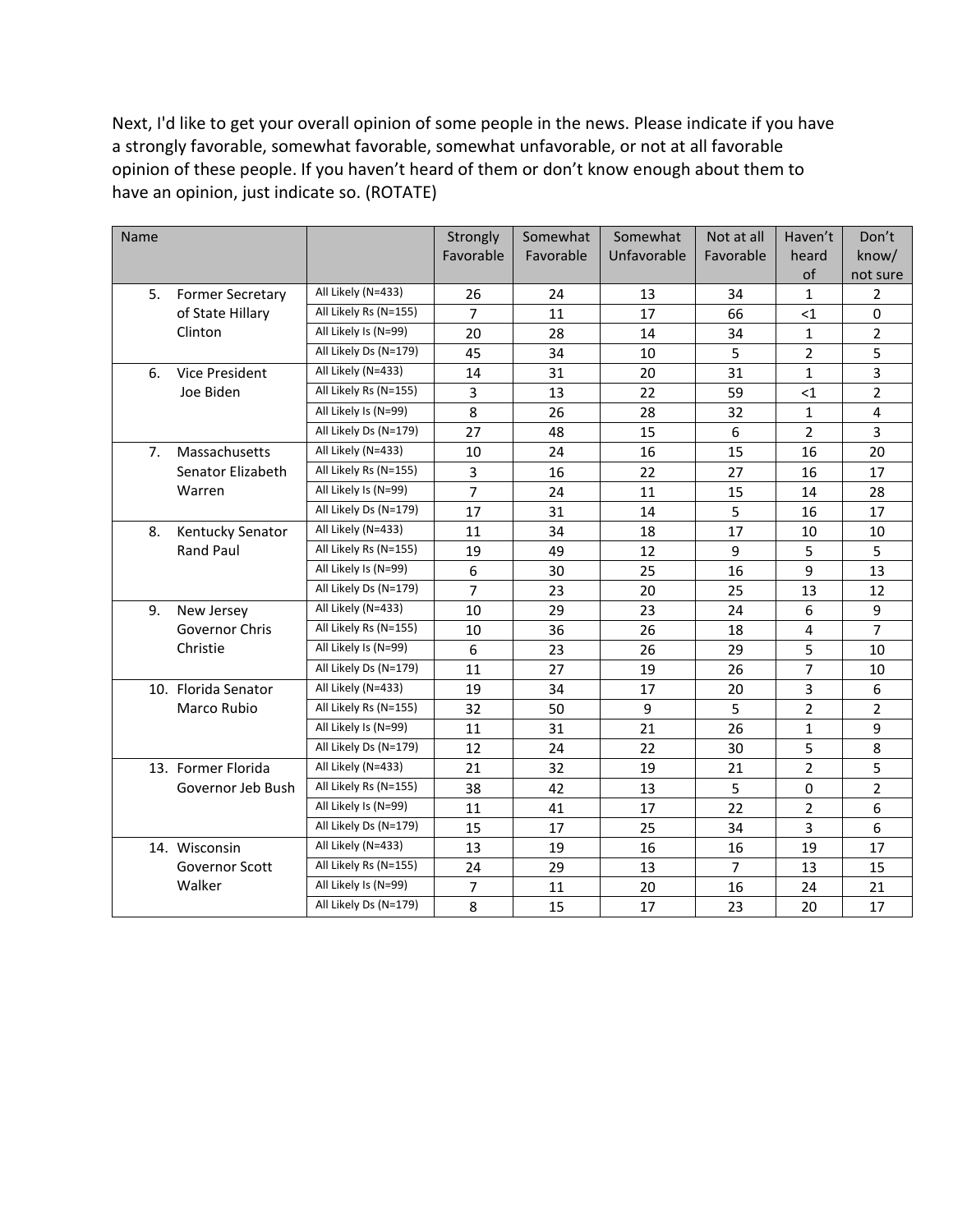11. (Note – will be placed in demos) In political terms, which one of the following best describes you? Do you consider yourself to be a… (ROTATE) (SKIP PATTERN)

|         | 33 %   Republican           |
|---------|-----------------------------|
| 40 %    | Democrat                    |
|         | 25 %   Independent          |
| $<$ 1 % | Some other party            |
|         | 2 %   Don't know / not sure |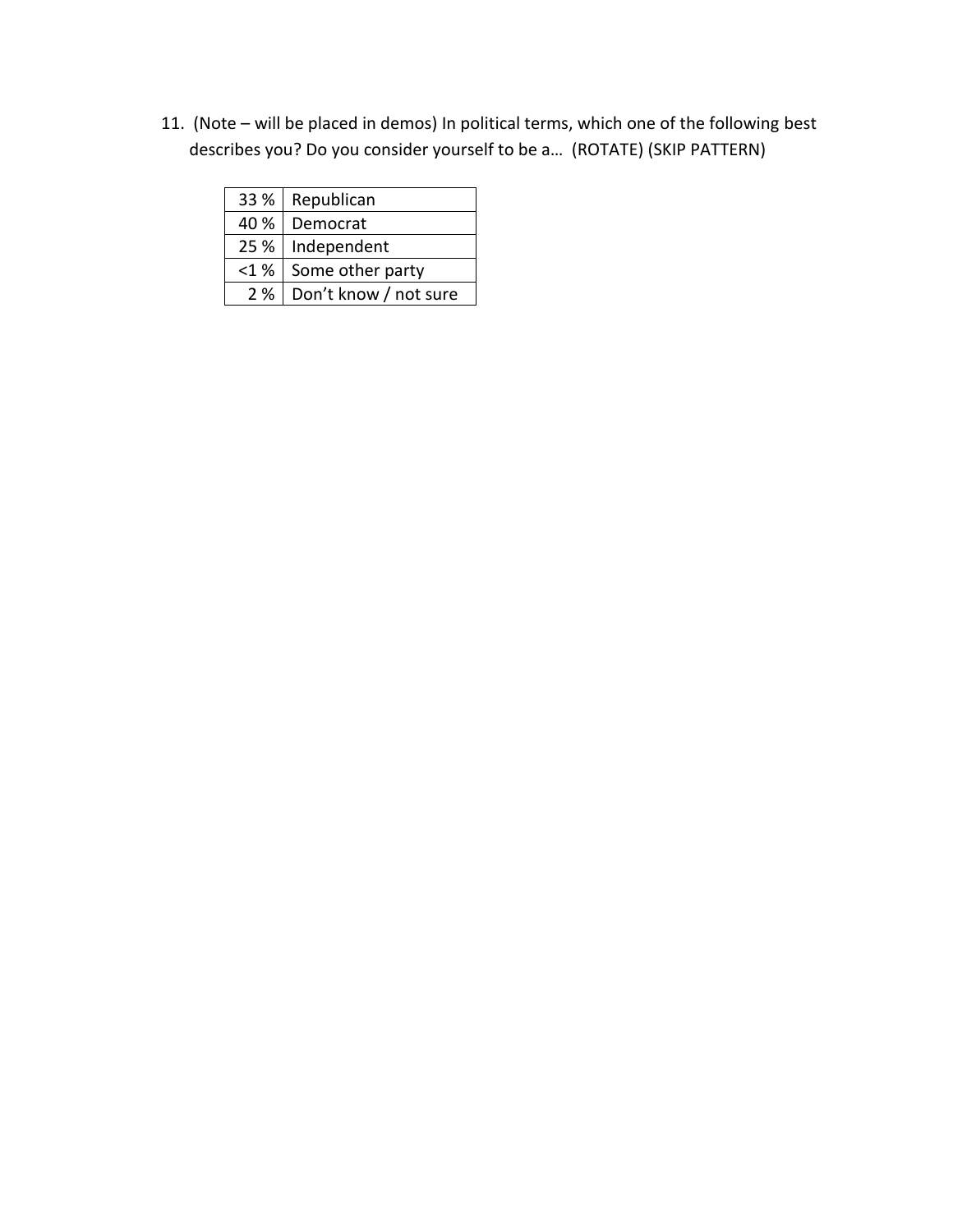*The following 3 questions have an N of 151 and include only self-identified Republicans who are also "likely voters," that is, those individuals who said they vote "all of the time" or "most of the time."* 

12. (ask only of Q11 01) We know it's early, but thinking about the presidential election in 2016…here is a list of potential candidates who may run for the Republican nomination. If the Republican primary for president were held today, which one of the following would you support for the Republican nomination? (ROTATE):

| 31%     | Former Florida Governor Jeb Bush          |
|---------|-------------------------------------------|
| 16 %    | Florida Senator Marco Rubio               |
| 10%     | Wisconsin Governor Scott Walker           |
| 9 %     | Dr. Ben Carson                            |
| 7 %     | Kentucky Senator Rand Paul                |
| 5 %     | New Jersey Governor Chris Christie        |
| 4 %     | <b>Texas Senator Ted Cruz</b>             |
| 4 %     | Former Texas Governor Rick Perry          |
| 4 %     | Former Arkansas Governor Mike Huckabee    |
| 1 %     | Louisiana Governor Bobby Jindal           |
| 1%      | Former Maryland Govenor Bob Ehrlich       |
| $<$ 1 % | Ohio Governor John Kasich                 |
| < 1%    | South Carolina Senator Lindsey Graham     |
| $<$ 1 % | Former Pennsylvania Senator Rick Santorum |
| 0%      | Former Ambassador John Bolton             |
| 0%      | New York Congressman Peter King           |
| 0 %     | Former New York Governor George Pataki    |
| 0%      | Former Virginia Governor Jim Gilmore      |
| 0%      | Former Hewlett Packard CEO Carly Fiorina  |
| 0%      | Indiana Governor Mike Pence               |
| 1 %     | Someone else                              |
| 6 %     | Don't know / not sure                     |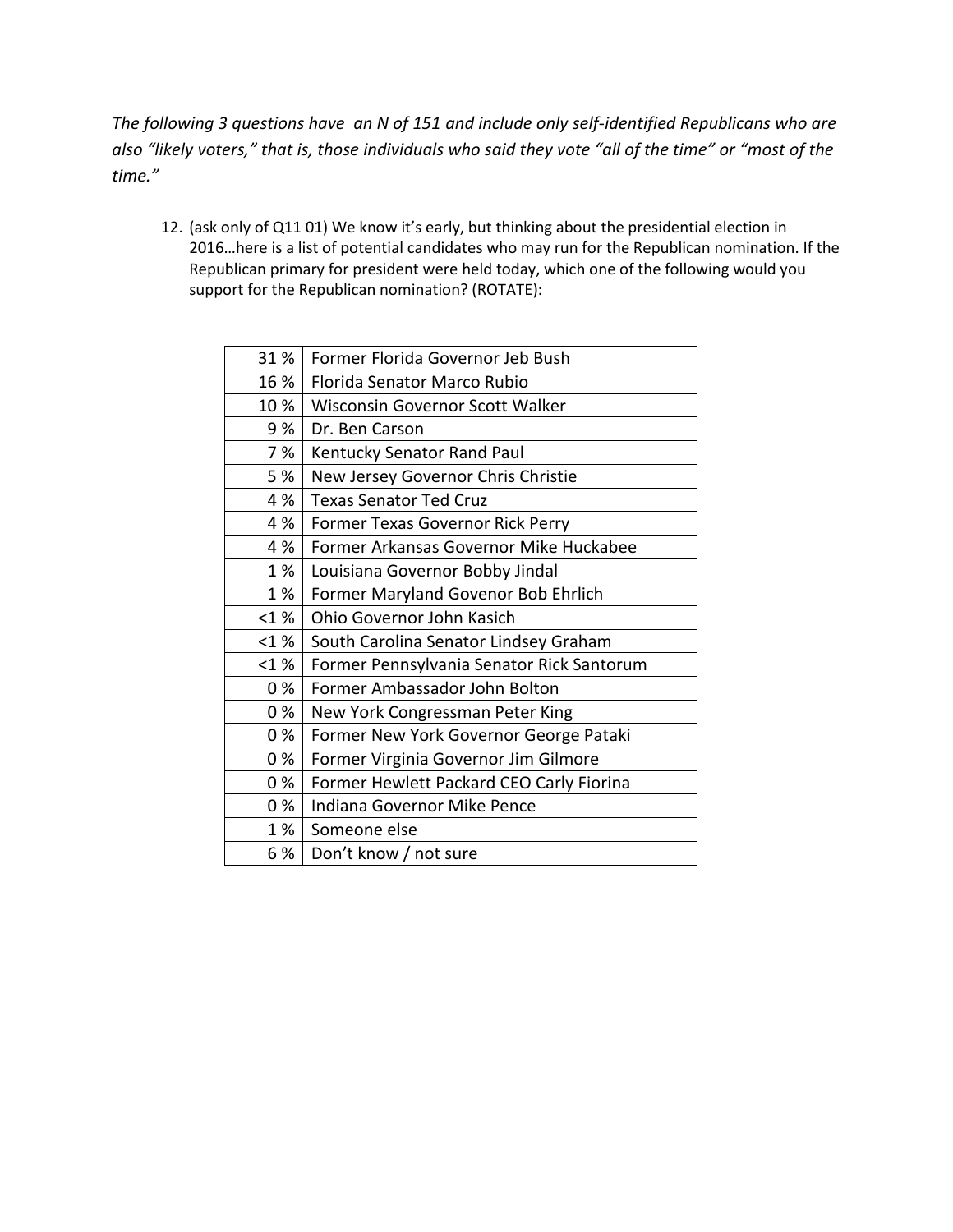13. And who would be your second choice? (ROTATE)

| 21%    | Florida Senator Marco Rubio               |
|--------|-------------------------------------------|
| 13 %   | Former Florida Governor Jeb Bush          |
| 7%     | Dr. Ben Carson                            |
| 7%     | Kentucky Senator Rand Paul                |
| 6 %    | Wisconsin Governor Scott Walker           |
| 6 %    | Ohio Governor John Kasich                 |
| 5 %    | New Jersey Governor Chris Christie        |
| 5%     | <b>Texas Senator Ted Cruz</b>             |
| 5 %    | Former Arkansas Governor Mike Huckabee    |
| 4 %    | Louisiana Governor Bobby Jindal           |
| 3%     | Former Texas Governor Rick Perry          |
| 3 %    | Former Pennsylvania Senator Rick Santorum |
| 1%     | Former Virginia Governor Jim Gilmore      |
| 1%     | Former Ambassador John Bolton             |
| $<1\%$ | New York Congressman Peter King           |
| < 1%   | Former New York Governor George Pataki    |
| < 1%   | Former Hewlett Packard CEO Carly Fiorina  |
| < 1%   | Former Maryland Govenor Bob Ehrlich       |
| 0%     | South Carolina Senator Lindsey Graham     |
| 0%     | Indiana Governor Mike Pence               |
| < 1%   | Someone else                              |
| 11 %   | Don't know / not sure                     |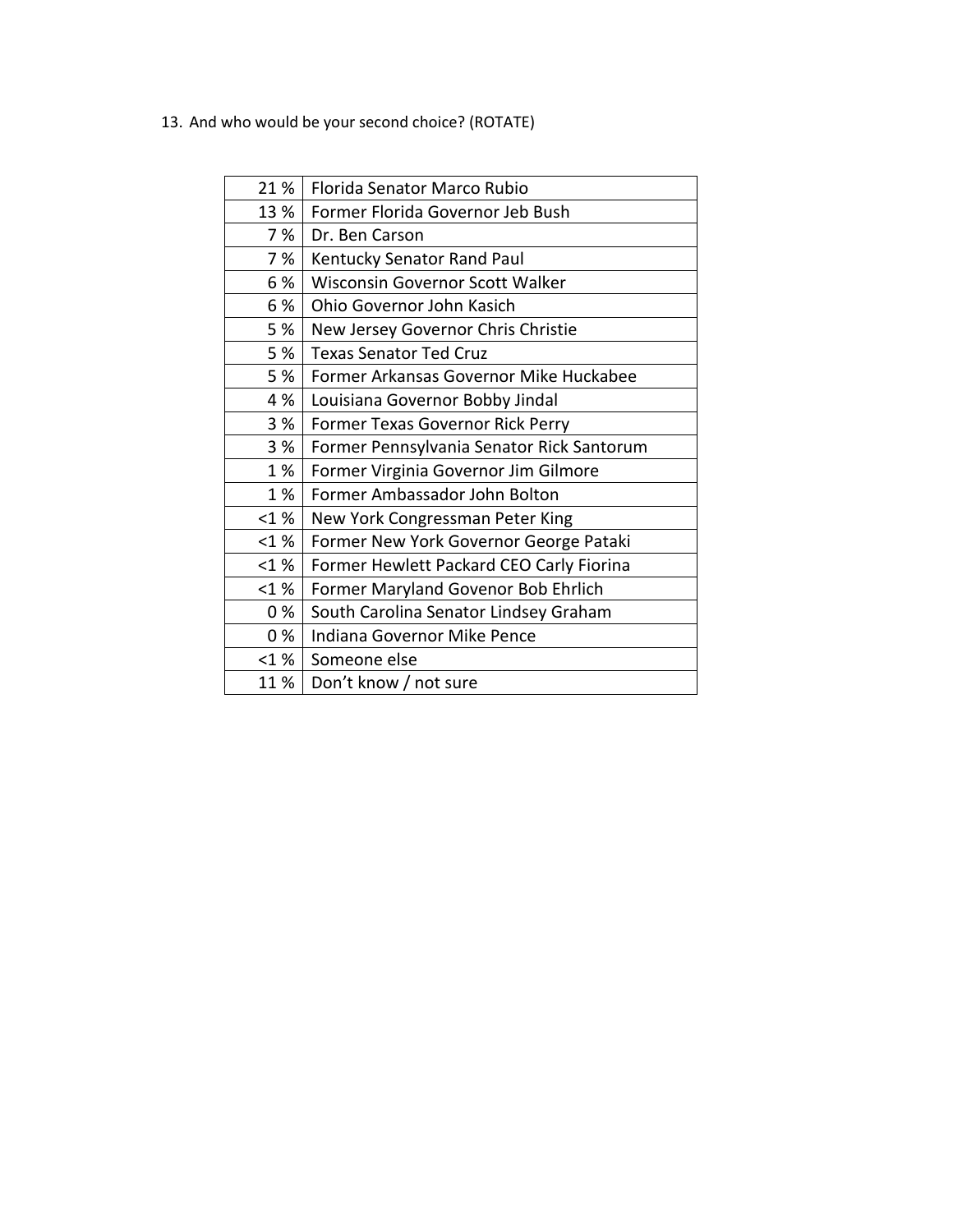14. Regardless of whom you personally support,which candidate do you think is most likely to win the Republican nomination for president in 2016? (ROTATE):

| 38 % | Former Florida Governor Jeb Bush          |
|------|-------------------------------------------|
| 11%  | <b>Wisconsin Governor Scott Walker</b>    |
| 9%   | Florida Senator Marco Rubio               |
| 5 %  | Kentucky Senator Rand Paul                |
| 4 %  | New Jersey Governor Chris Christie        |
| 3 %  | Dr. Ben Carson                            |
| 3%   | <b>Texas Senator Ted Cruz</b>             |
| 2 %  | Former Texas Governor Rick Perry          |
| 1%   | Ohio Governor John Kasich                 |
| 1 %  | Former Ambassador John Bolton             |
| 1%   | Former Hewlett Packard CEO Carly Fiorina  |
| 1%   | Former Pennsylvania Senator Rick Santorum |
| 1%   | Former New York Governor George Pataki    |
| < 1% | Former Arkansas Governor Mike Huckabee    |
| < 1% | New York Congressman Peter King           |
| < 1% | Former Virginia Governor Jim Gilmore      |
| < 1% | Former Maryland Govenor Bob Ehrlich       |
| < 1% | Indiana Governor Mike Pence               |
| 0%   | South Carolina Senator Lindsey Graham     |
| 0%   | Louisiana Governor Bobby Jindal           |
| 1%   | Someone else                              |
| 15 % | Don't know / not sure                     |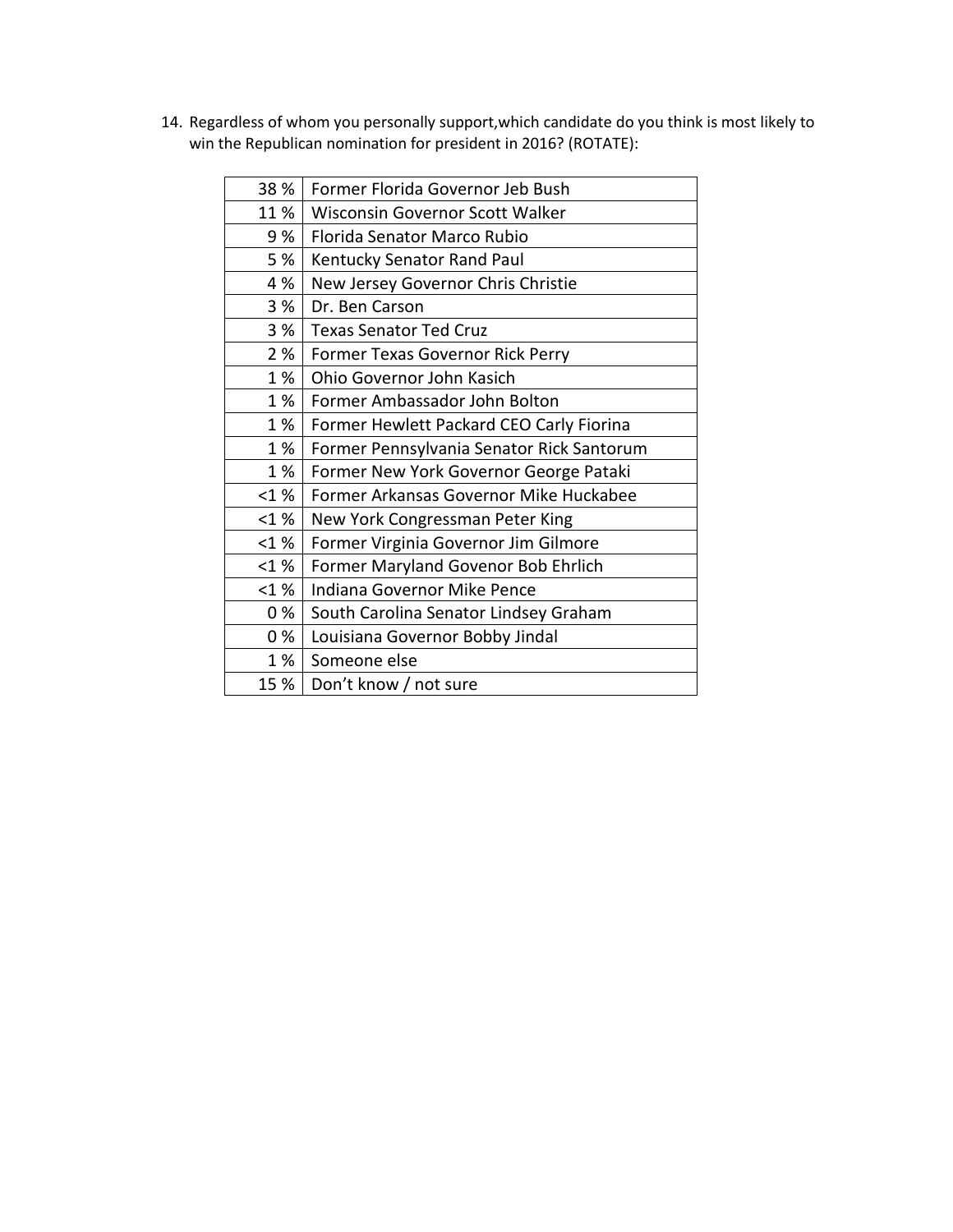*The following 3 questions have an N of 179 and include only self-identified Democrats who are also "likely voters," that is, those individuals who said they vote "all of the time" or "most of the time."* 

15. (ask only of Q11 02) We know it's early, but thinking about the presidential election in 2016…here is a list of potential candidates who may run for the Democratic nomination. If the Democratic primary for president were held today, which one of the following would you support for the Democratic nomination? (ROTATE):

| 57 %    | Former Secretary of State Hillary Clinton   |
|---------|---------------------------------------------|
| 15 %    | Vice President Joe Biden                    |
| 4 %     | Massachusetts Senator Elizabeth Warren      |
| 4 %     | New York Governor Andrew Cuomo              |
| 3 %     | New Jersey Senator Corey Booker             |
| 2 %     | Former Montana Governor Brian Schweitzer    |
| 2 %     | New York Senator Kirsten Gillibrand         |
| 2 %     | Minnesota Senator Amy Klobuchar             |
| 2 %     | Former Virginia Senator Jim Webb            |
| 1 %     | Former Maryland Governor Martin O'Malley    |
| $<$ 1 % | Colorado Governor John Hickenlooper         |
| $<$ 1 % | Virginia Senator Mark Warner                |
| $<$ 1 % | Former Massachusetts Governor Deval Patrick |
| $<$ 1 % | Vermont Senator Bernie Sanders              |
| 2 %     | Someone else                                |
| 5 %     | Don't know / not sure                       |
|         |                                             |

16. And who would be your second choice? (ROTATE)

| 25 %    | Vice President Joe Biden                    |  |
|---------|---------------------------------------------|--|
| 14 %    | Former Secretary of State Hillary Clinton   |  |
| 11%     | Massachusetts Senator Elizabeth Warren      |  |
| 7 %     | New York Governor Andrew Cuomo              |  |
| 5 %     | New York Senator Kirsten Gillibrand         |  |
| 5 %     | <b>Vermont Senator Bernie Sanders</b>       |  |
| 2 %     | Colorado Governor John Hickenlooper         |  |
| 2 %     | Minnesota Senator Amy Klobuchar             |  |
| 2 %     | Former Virginia Senator Jim Webb            |  |
| 2 %     | New Jersey Senator Corey Booker             |  |
| 1 %     | Former Maryland Governor Martin O'Malley    |  |
| 1 %     | Virginia Senator Mark Warner                |  |
| 1 %     | Former Massachusetts Governor Deval Patrick |  |
| $<$ 1 % | Former Montana Governor Brian Schweitzer    |  |
| 4 %     | Someone else                                |  |
| 19 %    | Don't know / not sure                       |  |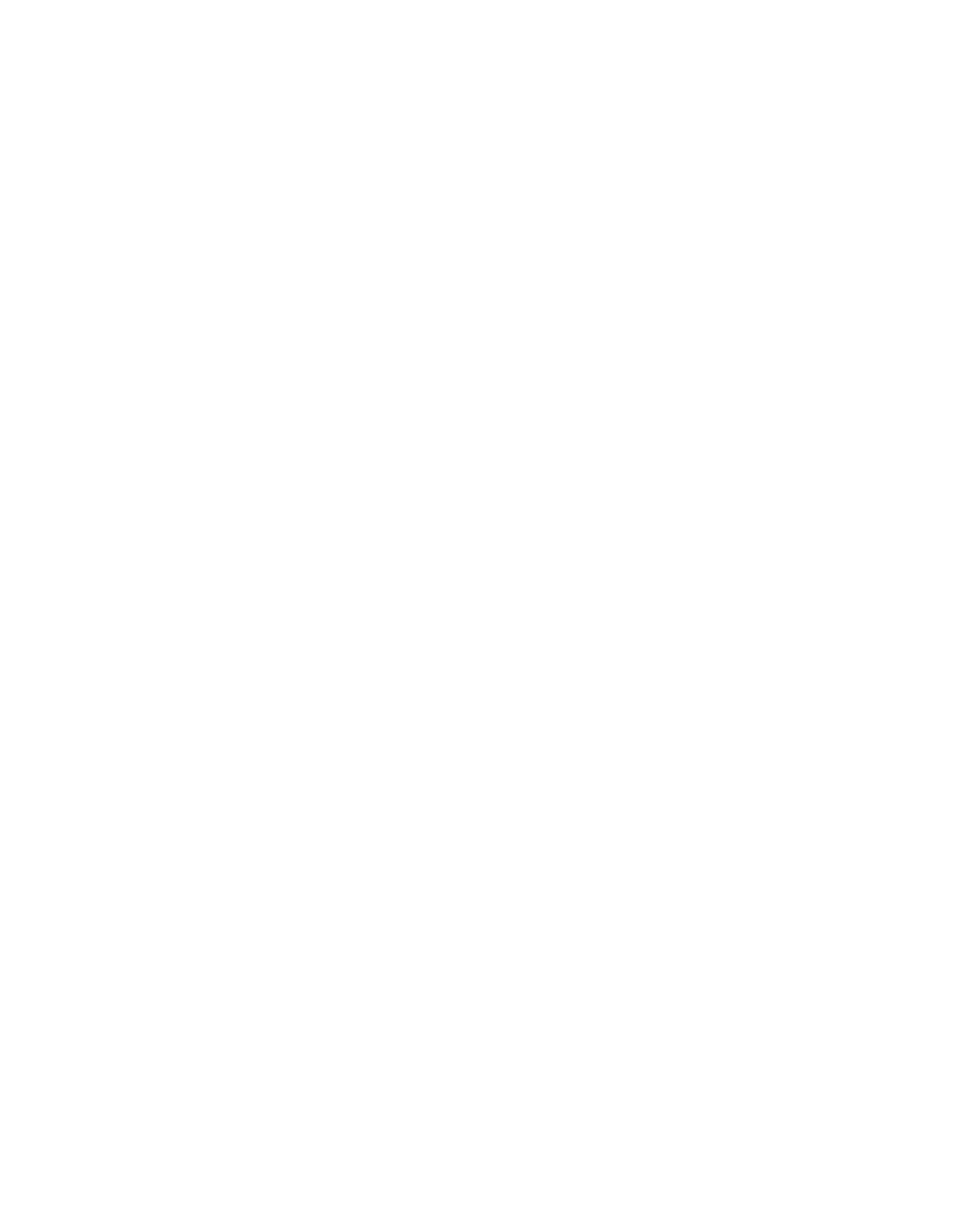17. Regardless of whom you personally support,which candidate do you think is most likely to win the Democratic nomination for president in 2016? (ROTATE):

| 55 %    | Former Secretary of State Hillary Clinton   |
|---------|---------------------------------------------|
| 12 %    | Vice President Joe Biden                    |
| 4 %     | Massachusetts Senator Elizabeth Warren      |
| 4 %     | New York Governor Andrew Cuomo              |
| 2 %     | Former Maryland Governor Martin O'Malley    |
| 2 %     | Minnesota Senator Amy Klobuchar             |
| 2 %     | New Jersey Senator Corey Booker             |
| 1 %     | Former Massachusetts Governor Deval Patrick |
| 1 %     | Former Virginia Senator Jim Webb            |
| < 1%    | Colorado Governor John Hickenlooper         |
| $<$ 1 % | Virginia Senator Mark Warner                |
| $<$ 1 % | New York Senator Kirsten Gillibrand         |
| < 1%    | Vermont Senator Bernie Sanders              |
| 0 %     | Former Montana Governor Brian Schweitzer    |
| $<$ 1 % | Someone else                                |
| 13 %    | Don't know / not sure                       |
|         |                                             |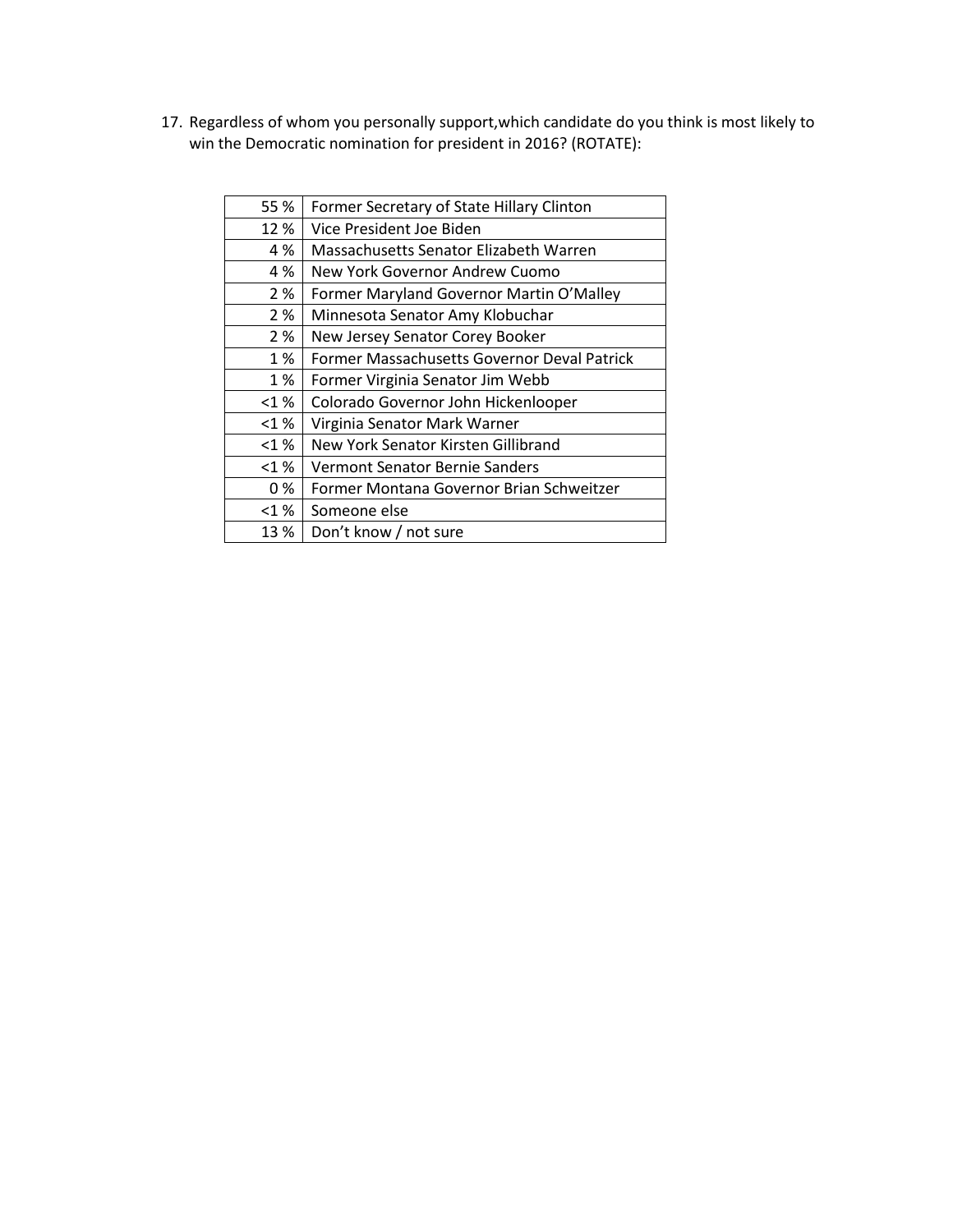*The following questions have an N of 433 and include only "likely voters," that is, those individuals who said they vote "all of the time" or "most of the time." The margin of error for these results is approximately 3 percent.*

The following are some possible match-ups in the election for President in 2016. Please indicate which candidate you would vote for if the election were held today and the choice were between the following (ROTATE):

18. If the election for President were being held today, and the candidates were (ROTATE) Hillary Clinton the Democrat or Jeb Bush the Republican, for whom would you vote?

|     | 47 %   Hillary Clinton |    |    |
|-----|------------------------|----|----|
|     | 44 %   Jeb Bush        | 86 | 13 |
| 9 % | Don't know / not sure  |    |    |

# *Select crosstabs:*

| 19. If the election for President were being held today, and the candidates were  |
|-----------------------------------------------------------------------------------|
| (ROTATE) Hillary Clinton the Democrat or Rand Paul the Republican, for whom would |
| vou vote?                                                                         |

## *Select crosstabs:*

| 52 %   Hillary Clinton       |  |    | 88 |
|------------------------------|--|----|----|
| 38 %   Rand Paul             |  | 31 |    |
| 10 %   Don't know / not sure |  |    |    |

20. If the election for President were being held today, and the candidates were (ROTATE) Hillary Clinton the Democrat or Chris Christie the Republican, for whom would you vote?

## *Select crosstabs:*

|  | 51 %   Hillary Clinton       | 16 | 49           | 83 |
|--|------------------------------|----|--------------|----|
|  | 37 %   Chris Christie        | 70 | 29           | 13 |
|  | 12 %   Don't know / not sure |    | $15 \mid 22$ |    |

| R  |    | υ  |
|----|----|----|
| 16 | 49 | 83 |
| 70 | 29 | 13 |
| 15 | ,, | 4  |